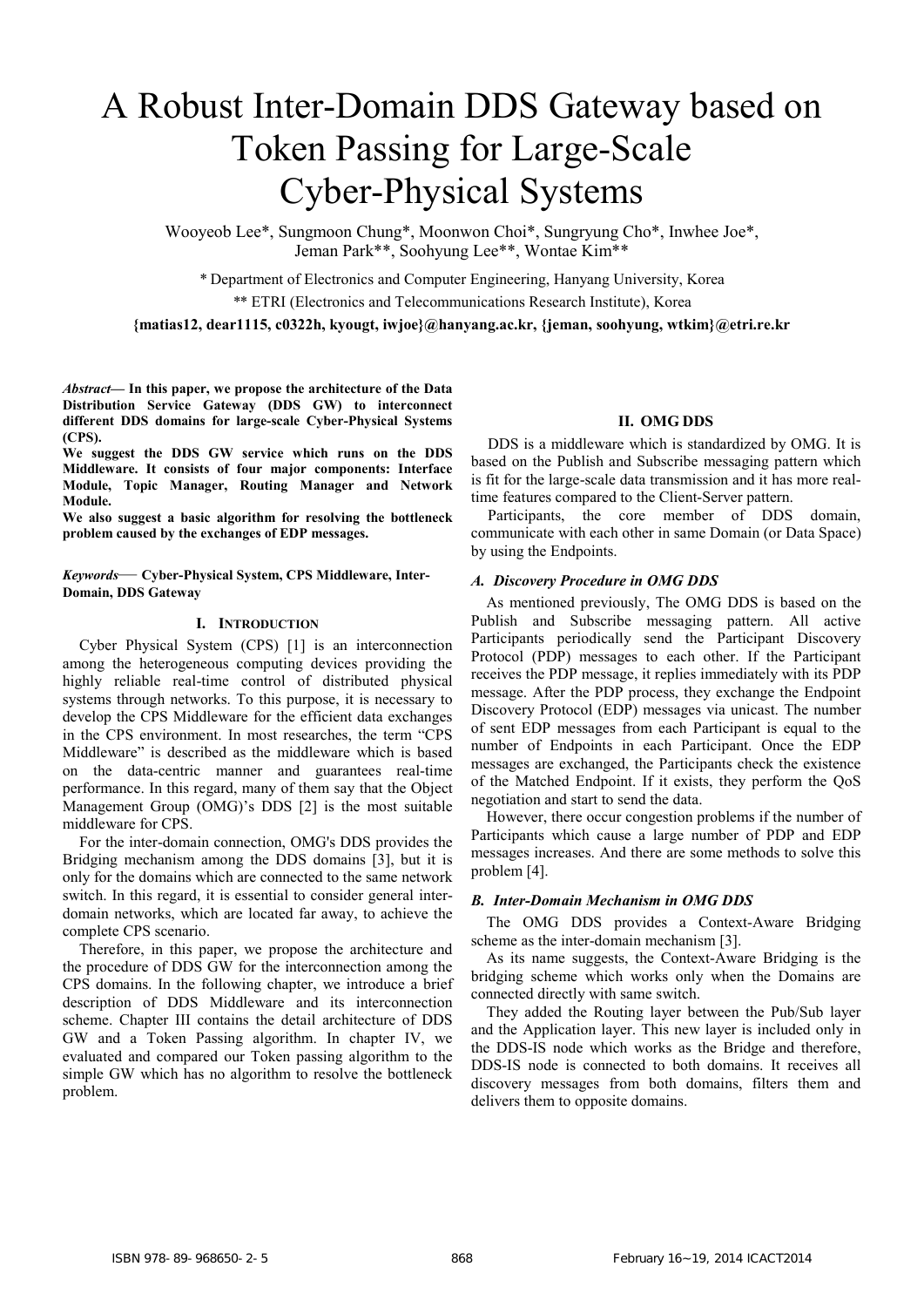As the Routing Layer manages the number of EDP messages by filtering them, the number of delivered EDP messages would be decreased. But, in the worst case, the DDS-IS will become a bottleneck. And it is not suitable for the CPS environment, since it does not provide the interconnection between the domains which are located far away. Therefore, we propose the Inter-Domain GW architecture to meet the needs for the interconnection among the distant domains.

# **III. INTER-DOMAIN DDS GATEWAY**

# *A. Architecture of DDS Gateway*

The DDS GW is an application which runs as a service on the DDS middleware. The proposed architecture is as follow.



**Figure 1.** Overall Architecture

It is composed of four components.

*1) DDS GW Interface Module (DDS GW IF Module):* It is the interface module between the DDS middleware and the GW service. It responsible for handling the events occurred from the DDS or sent from other GW and there are two main features of IF module: the Topic Discovery and the Data Forwarding.

The Topic Discovery sub-module detects the incoming of the EDP messages from the DDS middleware. For this, we use the WaiSet of the DDS as a trigger. It also handles the EDP messages received from other GWs.

The Data Forwarding forwards the data to other GW or to the DDS Middleware. It also uses the Waitset to trigger the Data from the DDS middleware.

*2) Topic Manager:* The Topic Manager manages the Topic (EDP) Database. The Topics from the DDS middleware are stored in Local Topic DB and the Topics from other GWs are stored in Remote Topic DB adding the Tag which indicates the source GW of the Topic.

*3) Routing Manager:* The Routing Manager provides the routing table to map the address of other GWs. It manages the Domain ID, which is considered as the ID of GW, and the IP address of the corresponding GW.

*4) Network Module:* This Module takes charge of all communications among the GWs. It establishes two TCP connections per each of all active GWs: One for Upload (Sending) and another for Download (Receiving). The role of this module is just sending or receiving the messages to/from other GWs.

#### *B. Procedure of DDS GW Service*

The procedure of propose architecture is divided in three stages: Gateway Initialization, Discovery Process and Data Transmission.

*1) Gateway Initialization:* First, the GW Service daemon creates all modules as the initialization of the DDS Gateway. Once all modules are created, it loads the XML file which contains the initial parameters and information about other GWs. Then, it establishes two TCP connections per all active GWs. After the establishment, it requests the creation of DDS Entity and starts to operate as DDS GW. In this paper, we assume that the information stored in XML file is absolutely the same as the real information of the connected GW.

*2) Discovery Process:* Since, in our proposed architecture, the Participant which belongs with each of GWs acts as a proxy of all Participants of other Domains, the transmission of PDP messages are not required and it just sends the EDP messages. The delivery of EDP messages is divided in two processes. One is for the Local Topic transmission toward other GWs and another process is for receiving the Remote Topic.

When the IF module receives the EDP message sent from DDS Entity, it forwards the EDP message to the Topic Manager and the Topic Manager stores it in Local Topic DB. Then, the IF request to send the EDP message to all connected GWs. If the GW receives the EDP message, it stores the received EDP message in the Remote Topic DB. Then, it forwards the message to the DDS Entity. Since the DDS Entity recognizes the forwarded EDP message as new data, DDS Entity creates a new Endpoint for the corresponding EDP message and sends it to all discovered Participants in the same Domain.

However, as the number of Remote Topics is very large, there occurs a huge lack of resources by creating the Endpoints for all Remote Topics. For this reason, to reduce the waste of resources, firstly we add an unallocated Endpoint, or Virtual Endpoint (VEP) to the Endpoint List. When the Matched Endpoint is detected, DDS allocates the resource for the corresponding VEP and the VEP becomes Real Endpoint.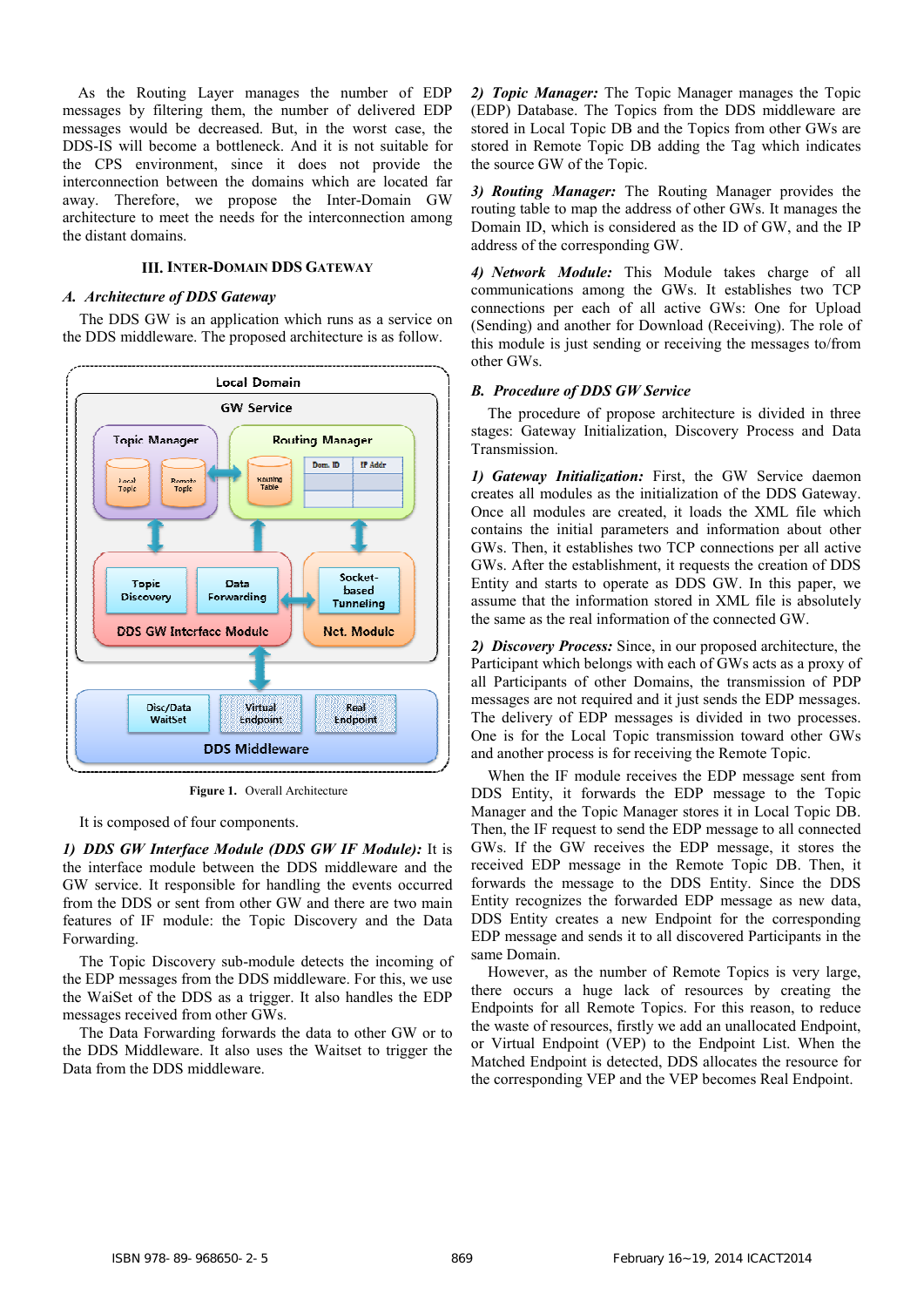*3) Data Transmission:* The data transmission process is quite simple than that of discovery process. When the data is received, the Data Forwarding sub-module identifies the destination by using the state information in Data Forwarding sub-module and Remote Topic DB.

#### *C. Token Passing Scheduling Algorithm*

In this section, we explain our proposed scheduling algorithm based on token passing. We assume that all gateways have their order of priority. Thus, the gateways can transmit their EDPs in a sequence at their own order.



**Figure 2.** Proposed scheduling algorithm

Step1. Start scheduling algorithm.

Step2. Get the GW list from routing manager. At this moment, we get the list of all possible candidate GWs.

Step3. Check whether all gateways are active or not. If not, check again. This process is to wait the late join in the initial state.

Step4. Check whether it is first gateway or not. If it is, goes Step6 to run the token creation process. If it isn't go Step5 to wait the token.

Step5. Wait ADV(advertise) message. If it receives the message, go Step6. If not, check again.

Step6. Transmit EDP to the other gateway.

Step7. Check whether it is last gateway or not. If it is last gateway, go Step9.

Step8. Transmit ADV to next gateway.

Step9. End scheduling algorithm.

#### **IV.PERFORMANCE EVALUATION**



**Figure 3.** Traffic load performance per gateway

Our proposed scheduling scheme is based on token passing. In the basic architecture, there would be a number of transmitting gateways and the Bottleneck problem may occur. In the proposed algorithm, there is only one transmitting gateway at a time because, in our proposed algorithm, the only one gateway which has the ADV can transmit EDP messages. Therefore, the traffic load per gateway is decreased in a single moment. As shown in fig 3, our proposed scheduling algorithm is more outperformed than the architecture without scheduling algorithm. The gap in traffic load performance between two cases will get bigger as the number of deployed gateways is increased.



**Figure 4.** Maximum number of EDPs per gateway